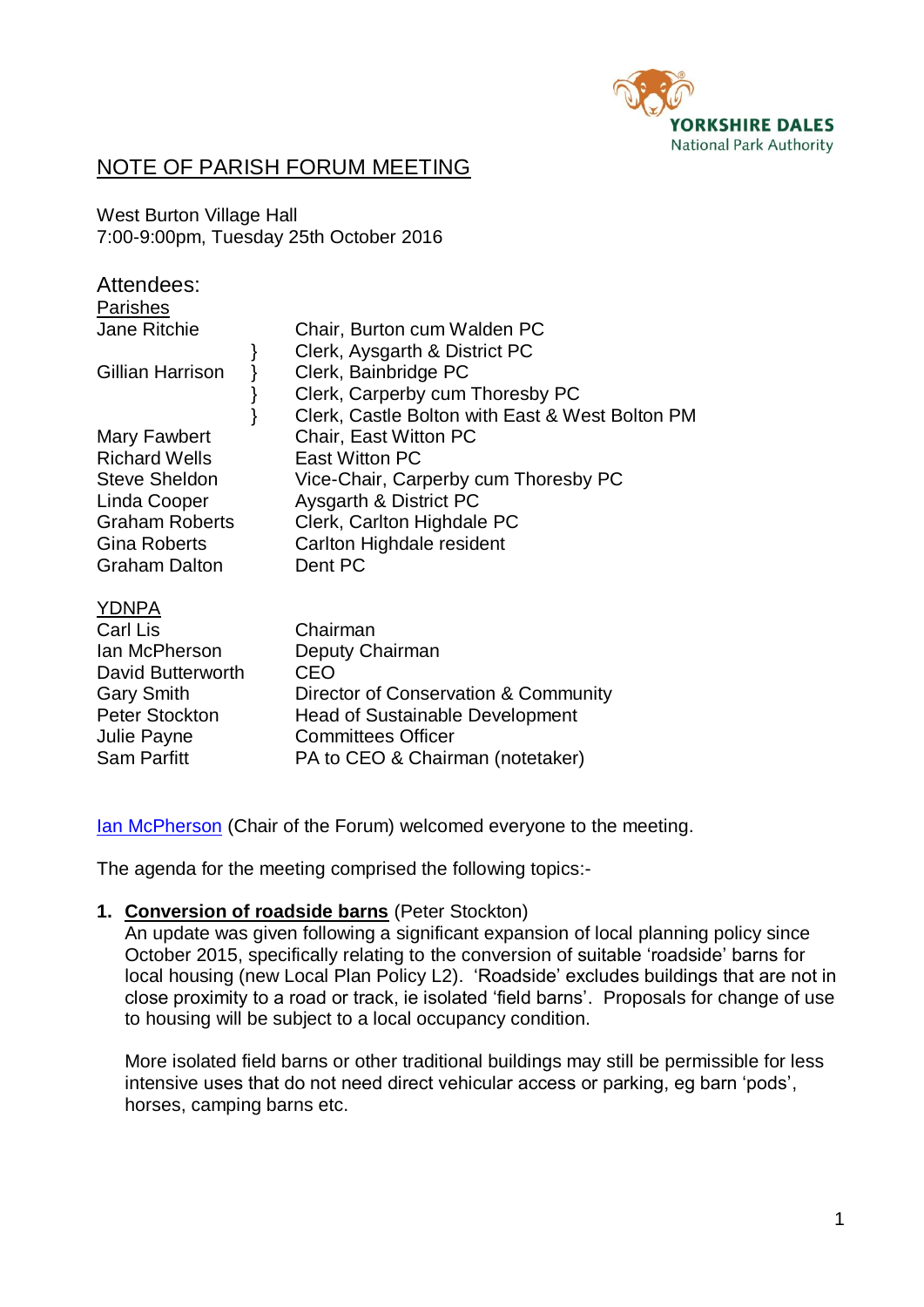Since the introduction of this policy twelve months ago, quite a few consents have now been granted and more applications are being submitted each week. It is evident that there is pent up demand.

There was some concern expressed by councillors that there were grey areas within the interpretation of the policy and that the NPA should strictly adhere to the precise wording e.g. in relation to the creation of new openings in barns. Peter Stockton advised that there will always be cases where the final design does not quite meet the exact wording of the policy. The policy is an attempt to try and address important issues around local housing and conservation of traditional buildings in the landscape. Officers and Members try to be as consistent as possible when applying policy, but there will always be cases where flexibility is necessary in order to find acceptable solutions to meet the policy objectives.

It was highlighted that some derelict barns will require an initial structural survey to ensure that conversion will not amount to reconstruction.

Attention was drawn to the NPA's ['Design Guide'](http://www.yorkshiredales.org.uk/__data/assets/pdf_file/0003/700923/FINALDesign-Guide-Submission-Version.pdf) - setting out detailed design guidance to support the Local Plan's policies; and ['Traditional Farm Buildings Toolkit'](http://www.yorkshiredales.org.uk/living-and-working/planning-policy-section/future-planning-policy-reviews/draft-local-plan-consultation/ydnp-traditional-farm-buildings-toolkit.pdf). These documents give helpful guidance on options available and people are encouraged to examine them prior to applying for planning permission.

Further modifications have been submitted to the Inspector as a consequence of the public hearings on the draft [Local Plan.](http://www.yorkshiredales.org.uk/living-and-working/planning-policy-section/future-planning-policy-reviews/draft-local-plan-consultation/ydnp-local-plan-draft-june2014.pdf) The Inspector's report is expected in December. Once received, the new policies will be promoted in early 2017, these also include:-

- Allocated housing sites (mix of house types)
- Business sites
- Farm and land management flexibilities
- Visitor accommodation
- Wensleydale Railway developing transport corridors

## **2. Sustainable Development Fund** (Gary Smith)

A reminder that the NPA has a fund of £175,000 available each year to support local projects that promote a more sustainable way of living, working or enjoying the National Park. Now in its 15<sup>th</sup> year of operation. Over £80,000 has been given to 11 projects so far this year. Anyone can apply for a grant (other than another public body). Examples of projects funded so far include: railings at West Burton, Downholme Village signs, Briquette maker at Royal Oak Furniture – enhancing the economic viability of the business; and [B4RN hyperfast community broadband](http://b4rn.org.uk/) scheme, which has developed in the western area of the Park. It is a a non-profit community benefit society, offering its customers a fibre optic broadband network (10 times faster than BT provision).

Councillors are encouraged to tell people about the [Sustainable Development Fund.](http://www.yorkshiredales.org.uk/living-and-working/sdf)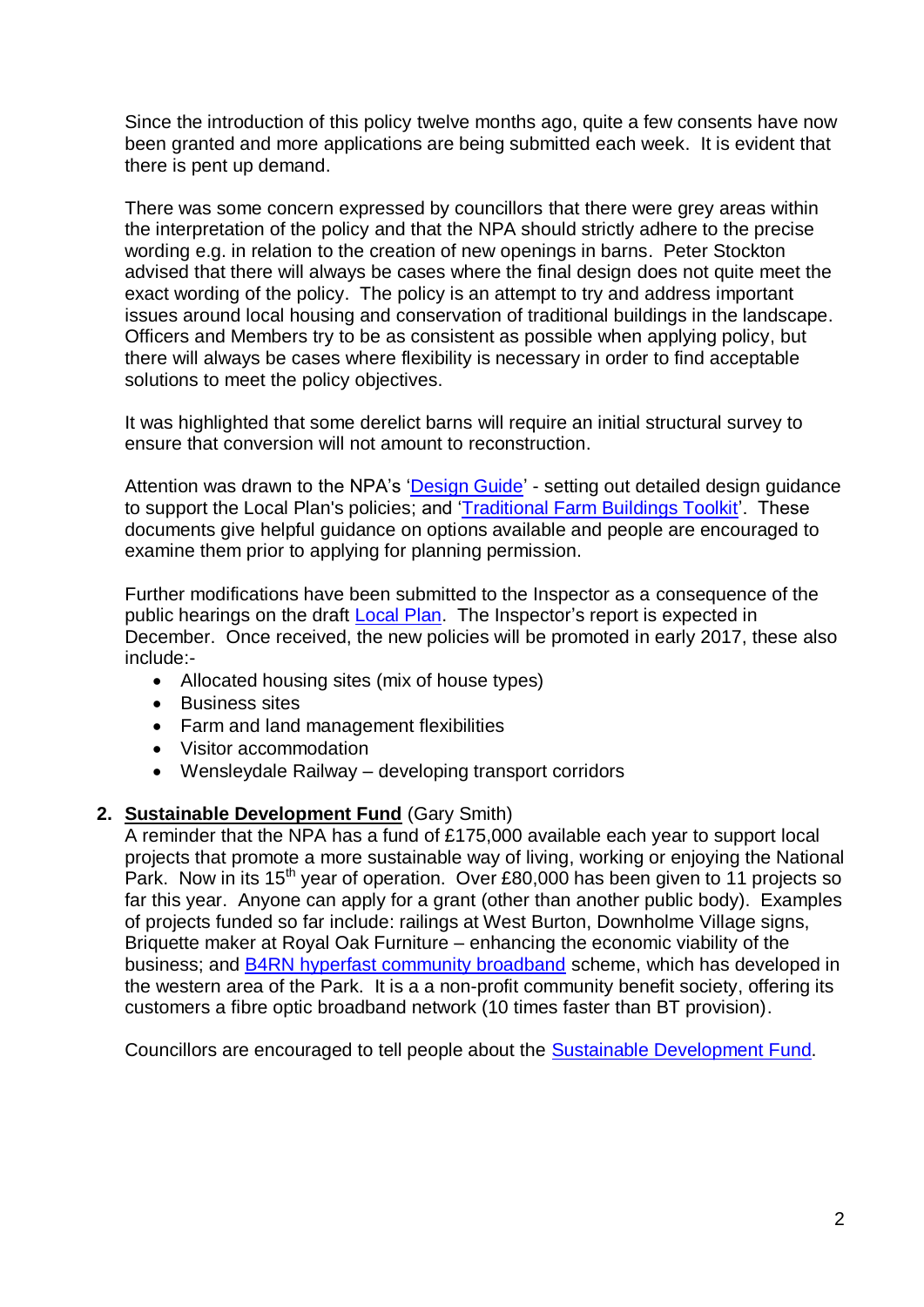**3. National Park vacancy for Richmondshire Parishes Member** (David Butterworth) A reminder that there is currently a vacancy for the Richmondshire parish seat. The election process is being managed by the Yorkshire Local Councils Associations (YLCA) on behalf of the Authority. Deadline for receipt of nominations is Friday 28 October. As at 25 October, 2 nominations had been received so there will be an election for the position, and a hustings meeting will take place at 7pm on Tuesday 1 November (7pm) at the National Park offices in Bainbridge. Parish representatives are encouraged to go along and hear from candidates and ask them questions. Deadline for return of ballot papers will be 2 December.

## **4. High Nature Value Farming in Wensleydale** (Gary Smith)

Background was given to **High Nature Value Farming in the Northern Upland Chain**.

On behalf of the Northern Upland Chain Local Nature Partnership, the NPA is testing out a new 'results-based payment scheme' for the uplands. The project is a national pilot, largely funded by the EU, and managed by Natural England.

With the current agri-environment schemes the farmer gets paid for doing what they're told; payments are fixed; and are paid even if the 'prescription' doesn't work. With the results-based approach the farmer and advisor work together; the farmer decides the best way to manage the land to get the desired results; the better the results, the higher the payment. This approach also rewards previous good management (because those farmers will be able to get the higher payments straightaway).

Wensleydale was selected for the pilot because:-

- It is a hotspot for curlew and other wading birds, whose numbers are declining in other parts of the country.
- $\bullet$  It is a hotspot for upland hay meadows most of which are only found in the Dales and North Pennines now.
- A lot of farmers have recently come out of agri-environment schemes (and the pilot could only be run on farms that are not in an existing scheme).

19 farmers have signed up to the pilot; giving a total of 41 sites across those 19 farms. The agreements will last for 2 years, with the project being monitored closely. A report on this pilot will be produced in 2018 and the outcomes publicised in order to influence Government with the future of farming subsidy post-2020.

## **5. Affordable housing**

Cllr Ritchie expressed concern about the sale of Housing Association properties, and is seeking clarification on the position regarding Section 106 restrictions or whether there is anything that can be done to stop these properties from being sold on as holiday homes. She has recently met with Rishi Sunak MP and asked for a definitive answer from Government on this issue.

Peter Stockton believed there was an exemption in National Parks and AONBs whereby housing tenants don't have the right to buy, although he hadn't confirmed the legal position on this. [*Having subsequently checked, there is no exemption in National Parks or AONBs. However, it is considered that the Right to Buy would not normally override any of the NPA's existing Section 106 agreements, most of which restrict*